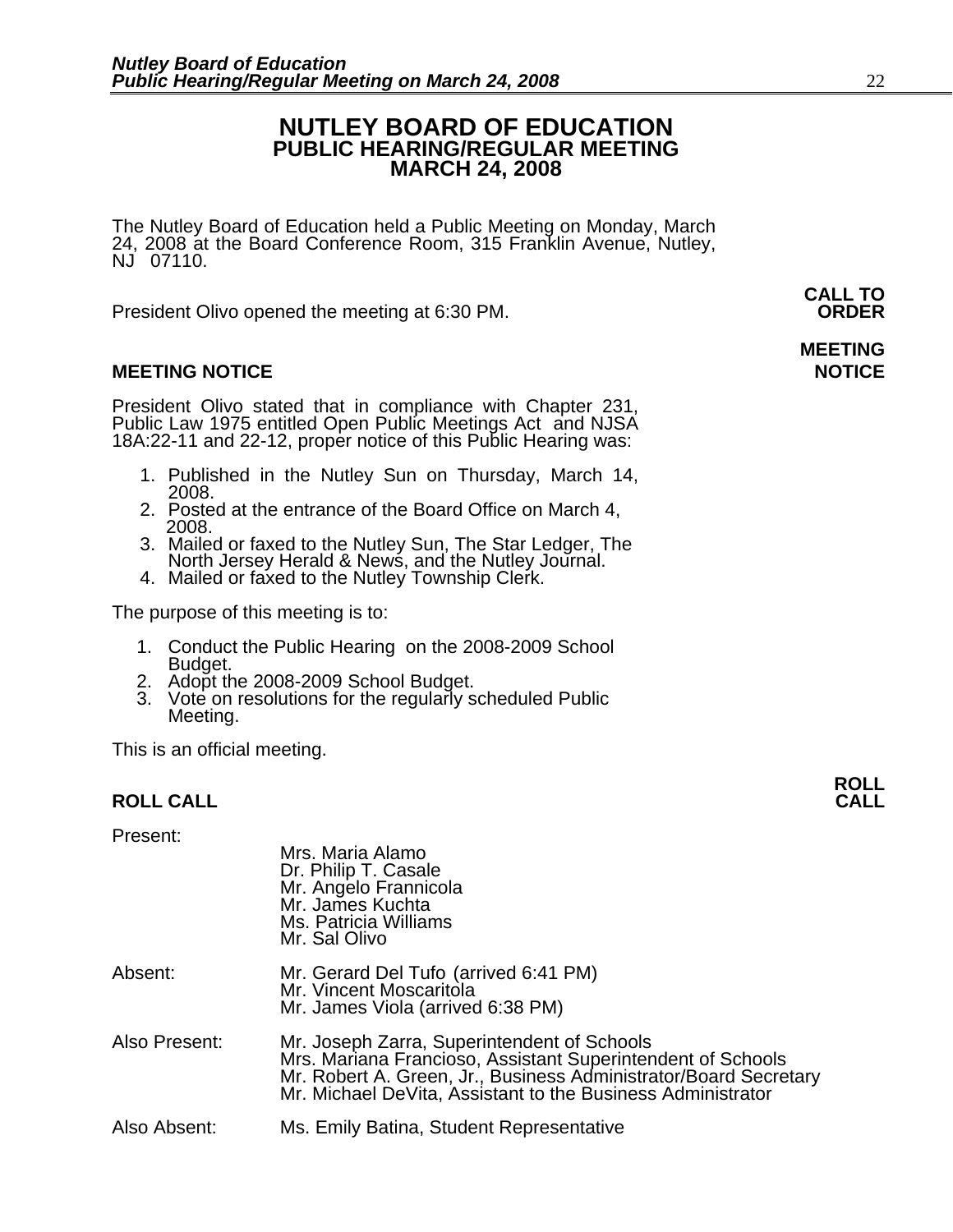#### **MOTION TO ADJOURN TO EXECUTIVE SESSION**

At 6:35 PM Trustee Alamo moved and Trustee Olivo seconded the following resolution:

WHEREAS, the Board of Education will be discussing matters exempt from public discussion pursuant to N.J.S.A. 10:4-12,

NOW, THEREFORE, BE IT RESOLVED that the Board of Education recess to Closed Executive Session at this time to discuss the following:

- 1. Pending legal claims –Middle School Construction
- 2. Various personnel items
- 3. Other items of concern

BE IT FURTHER RESOLVED that the results of the discussions will be made public by inclusion on the agenda of a subsequent meeting of the Board of Education or when the reasons for discussing such matters in closed session no longer exist.

The motion was approved by voice vote.

#### **RECONVENE MEETING RECONVENE**

At 8:00 PM Trustee Frannicola moved, Trustee Williams seconded, and the Board unanimously approved by voice vote a motion to reconvene the public meeting.

The meeting reconvened in the JHWMS Library located at 325 Franklin Avenue, Nutley, NJ.

#### **ROLL CALL CALL**

Present:

Mrs. Maria Alamo Dr. Philip T. Casale Mr. Gerard Del Tufo Mr. Angelo Frannicola Mr. James Kuchta Mr. James Viola Ms. Patricia Williams Mr. Sal Olivo

Absent: Mr. Vincent Moscaritola

Also Present: Mr. Joseph Zarra, Superintendent of Schools<br>Mrs. Mariana Francioso, Assistant Superintendent of Schools Mr. Robert A. Green, Jr., Business Administrator/Board Secretary<br>Mr. Michael DeVita, Assistant to the Business Administrator Ms. Emily Batina, Student Representative

## **EXECUTIVE**

**ROLL**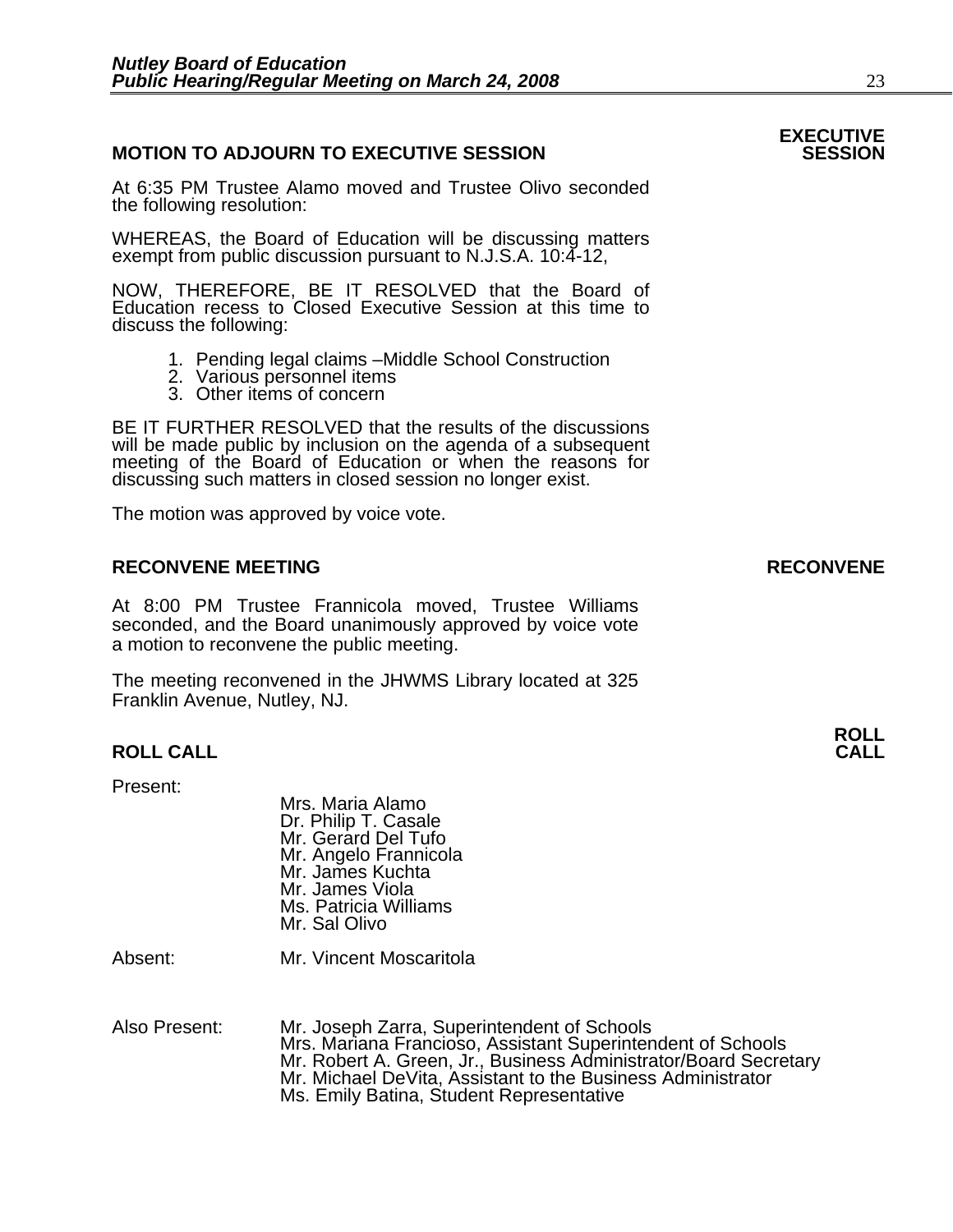#### **FLAG SALUTE** SALUTE SALUTE SALUTE SALUTE SALUTE

Trustee Viola led the assembly in the flag salute.

### *PUBLIC HEARING ON BUDGET*

The Administration provided a power-point presentation to the public on the 2008-2009 budget. A copy of the presentation is<br>appended to these minutes.

#### **HEARING OF CITIZENS (Budget Only)** The state of the control of the CITIZENS of the control of the control of the control of the control of the control of the control of the control of the control of the control of the con

Resident Terry Quirk representative for the Nutley Parent Advocacy Network (NPAN) inquired if the Oval lights can be changed during the budget operation and if so will the public be made aware.

Resident Bob Rusignuolo inquired on the transfer of funds from Capital Reserve to supplement the Middle School Construction Project, Oval lights and use of the Oval field.

A resident inquired on work performed at Spring Garden on the boiler system.

#### 1. **APPROVAL OF 2008-2009 BUDGET**

Trustee Casale moved, and Trustee Frannicola seconded, the following resolution. Upon being put to a roll call vote the resolution was approved.

WHEREAS, the Board of Education of the Township of Nutley approved a tentative budget for the 2008-2009 school year on March 3, 2008 , and

WHEREAS, said tentative budget was properly advertised on March 20, 2008 , and

WHEREAS, the Public Hearing on the budget was conducted on March 24, 2008,

NOW, THEREFORE, BE IT RESOLVED that the Board of Education hereby approves the official budget for the 2008- 2009 school year in the following amounts:

| <b>General Fund</b>         | \$53,705,528 |
|-----------------------------|--------------|
| <b>Special Revenue Fund</b> | 1,274,128    |
| <b>Debt Service Fund</b>    | 4,580,862    |
|                             |              |
| <b>Total Budget</b>         | \$59,560,518 |

## **HEARING OF**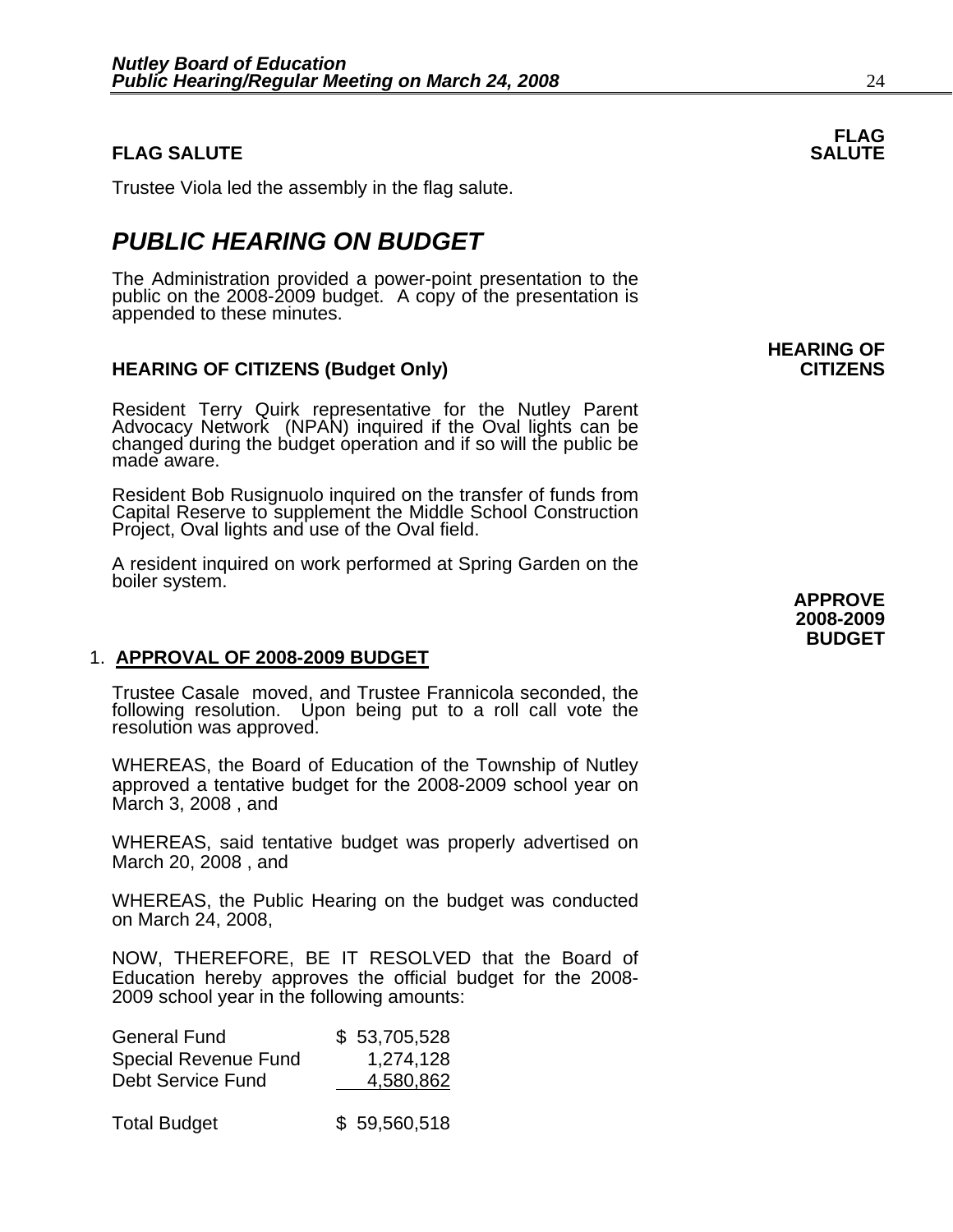Of which the following amount shall be raised by local tax levy:

| <b>General Fund Tax Levy</b> | \$43,162,248 |
|------------------------------|--------------|
| Debt Service Tax Levy        | 3,269,148    |

Total Tax Levy \$46,431,396

BE IT FURTHER RESOLVED that the Secretary be authorized to<br>place on the ballot at the Annual School Election to be held on April<br>15, 2008 the proposal to approve the General Fund tax levy portion of<br>the 2008-2009 school bu available in the Budget Book and the Budget Statement is on the<br>school website at www.nutleyschools.org.

### **APPROVAL OF MINUTES APPROVE**

Trustee Kuchta moved, Trustee Viola seconded, and the Board approved by roll call vote the following motion with the following exception:

1. Trustee Casale voted "No" on all minutes.

BE IT RESOLVED that the Board of Education approves the following minutes:

March 10, 2008 - Public Conference Meeting<br>March 10, 2008 - Closed Executive Session<br>March 3, 2008 - Special Meeting March 3, 2008 - Special Meeting<br>February 25, 2008 - Regular Board Meeting<br>February 25, 2008 - Closed Executive Sessi - Closed Executive Session

#### **CORRESPONDENCE CORRESPONDENCE**

A thank-you note from Madeline Cucuzza for the Board's expression of sympathy on the passing of her father.

A thank-you note from Sandra Stark-Houck for the Board's expression of sympathy on the passing of her husband.

#### **SUPERINTENDENT'S REPORT SUPT'S REPORT A**

Superintendent Zarra presented the Superintendent's Report dated March 24, 2008, Schedule A, which is appended to the minutes of this meeting, and briefly summarized its contents.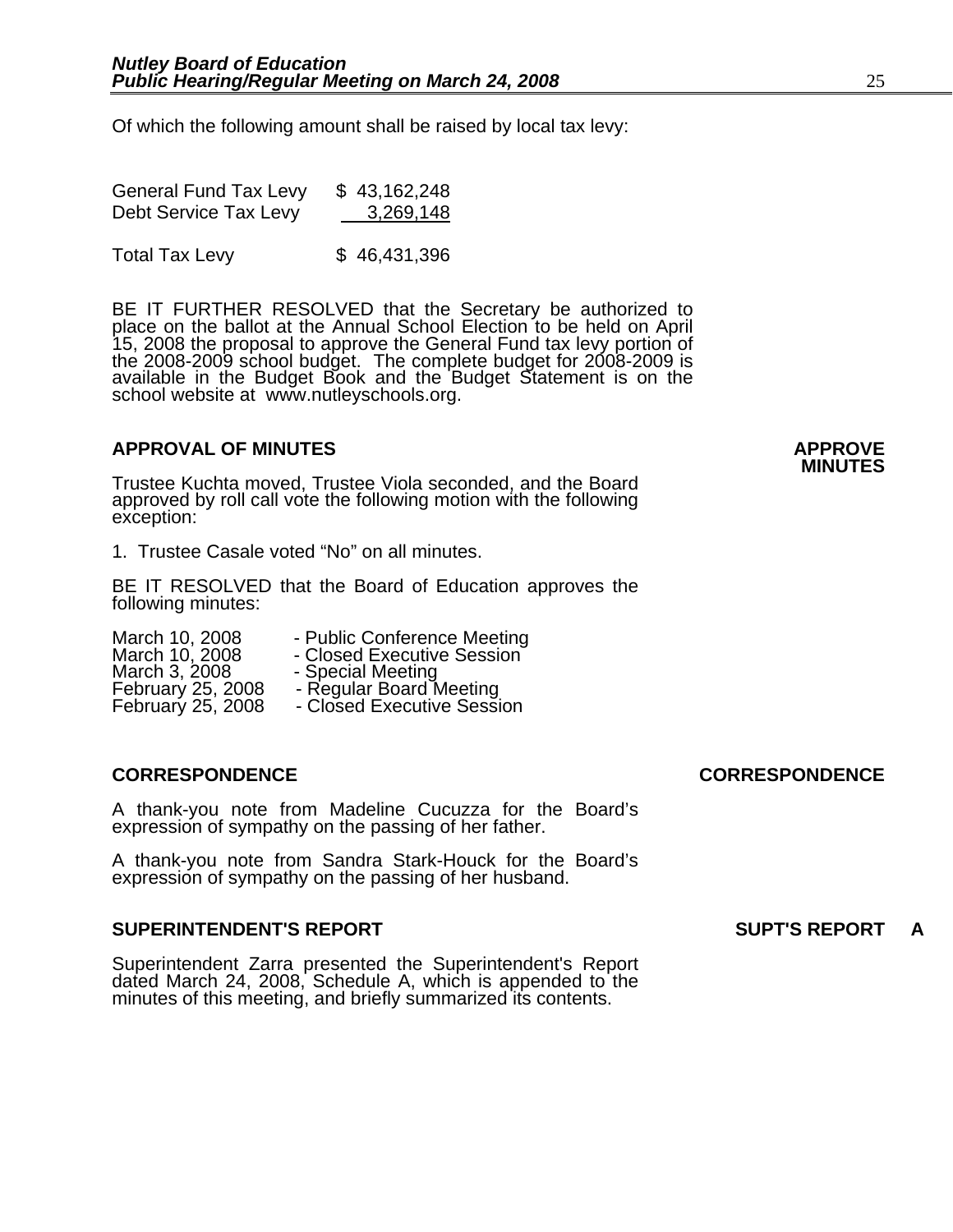#### **BOARD SECRETARY'S REPORT**

Board Secretary Green thanked all who helped in the preparation of the Budget especially Mike DeVita, Madeline Cucuzza, Josephine Mleziva, and the Finance Committee.

#### **DISCUSSION & DECISION ON THE COLOR OF WASHINGTON SCHOOL FAÇADE**

Trustee Del Tufo stated that the recommendation of the Facilities Committee is white. All Board Members present were in favor of the color white.

#### **COMMITTEE REPORTS REPORTS**

- Ms. Emily Batina Student Representative
- Trustee Alamo Academic Committee
- Trustee Del Tufo Facilities Committee
	- Negotiations Committee
- Trustee Williams Policy Committee
- Trustee Viola Budget Newsletter

### **HEARING OF CITIZENS (Resolutions Only) HEARING OF CITIZENS**

None

### **SUPERINTENDENT'S RESOLUTIONS EXAMPLE ASSESSED ASSESSED ASSESSED ASSESSED ASSESSED ASSESSED ASSESSED ASSESSED ASSESSED ASSESSED ASSESSED ASSESSED ASSESSED ASSESSED ASSESSED ASSESSED ASSESSED ASSESSED ASSESSED ASSESSED AS**

Trustee Viola moved, and Trustee Frannicola seconded, a motion that the Board approve the Superintendent's Resolutions numbers 1 through 19 as listed below.

The Superintendent's Resolutions 1 through 19 were unanimously approved by roll call vote.

### **BOARD SECRETARY'S**

**COMMITTEE** 

**RESOLUTIONS**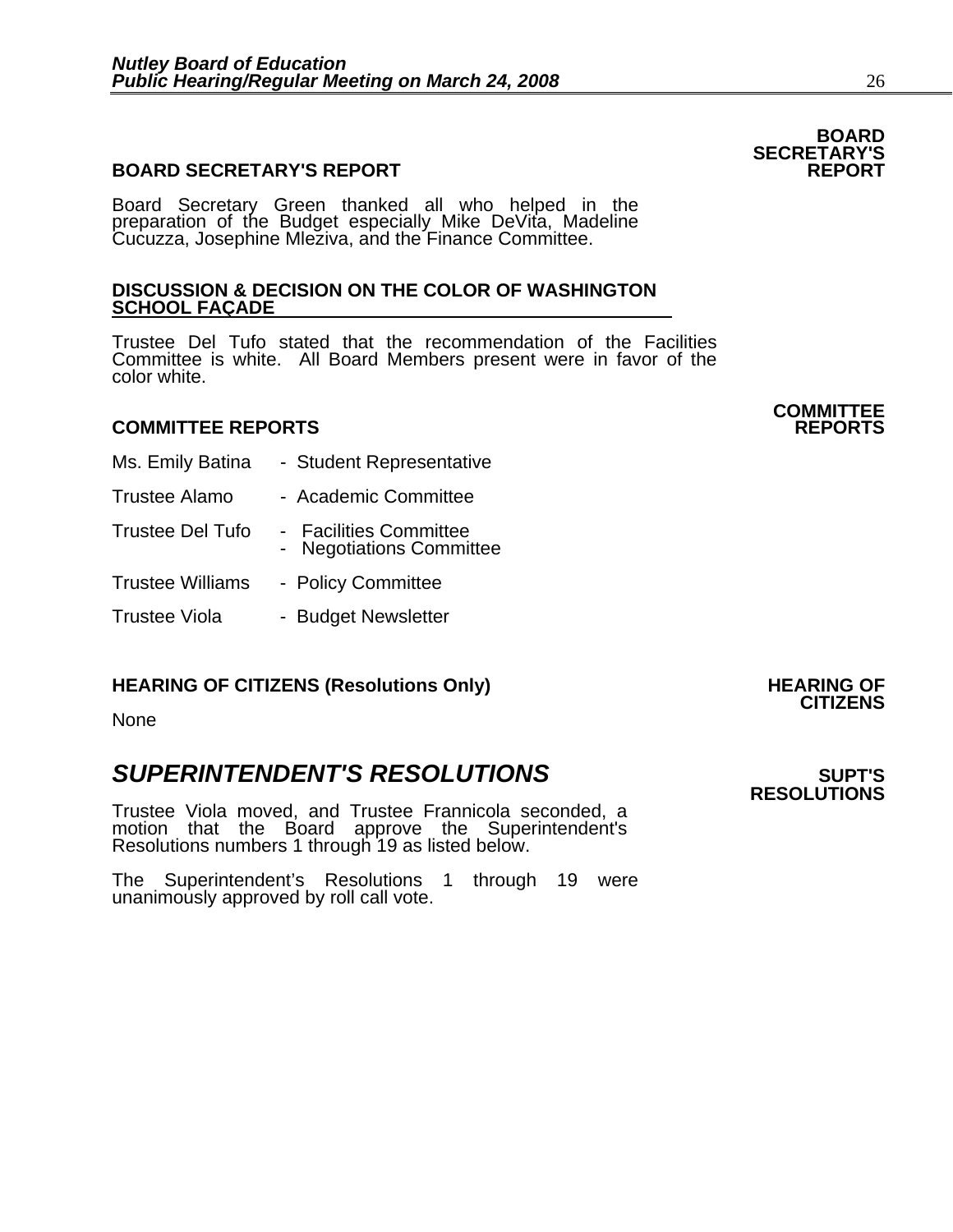#### 1. **RETIREMENTS - Administration**

BE IT RESOLVED that the Board of Education approves the acceptance of the retirement of the following personnel, effective June 30, 2008:

MaryLou Dowse - Principal, Yantacaw School<br>Nancy Kehayes - Coordinator, Business/Crea -Coordinator, Business/Creative Arts

#### 2. **RESIGNATION – Assistant Band Director**

BE IT RESOLVED that the Board of Education approves the resignation of Mrs. Stephanie Tirri as assistant band director effective March 13, 2008.

#### 3. **RESIGNATION – Part-time Extended Day Aide**

BE IT RESOLVED that the Board of Education approves the acceptance of the resignation of Ms. Danielle Kaplonski, part-<br>time Extended Day Child Care Aide, effective March 7, 2008.

#### 4. **LEAVE OF ABSENCE – Teacher**

BE IT RESOLVED that the Board of Education approves an extension of a childrearing leave of absence for Mrs. Jaimee Grella, effective April 1 through April 30, with a return date of May 1, 2008. **LEAVE** 

#### 5. **LEAVE OF ABSENCE – Teacher**

BE IT RESOLVED that the Board of Education approves a leave of absence in accordance with the New Jersey Family Leave Act for Mrs. Lisa Venezia, effective April 29 through June 30, 2008, with a return date of September 1,

#### 6. **LEAVE OF ABSENCE – Teacher**

BE IT RESOLVED that the Board of Education approves a leave of absence in accordance with the New Jersey Family Leave Act for Mrs. Megan O'Hagan, effective April 14 (p.m.) through May 15, 2008, with a return date of May 16

#### **RESIGNATION ASSISTANT BAND DIRECTOR**

#### **RESIGNATION PART TIME EXTENDED DAY AIDE**

**LEAVE OF ABSENCE TEACHER** 

**OF ABSENCE TEACHER** 

**LEAVE OF ABSENCE TEACHER** 

#### **RETIREMENTS**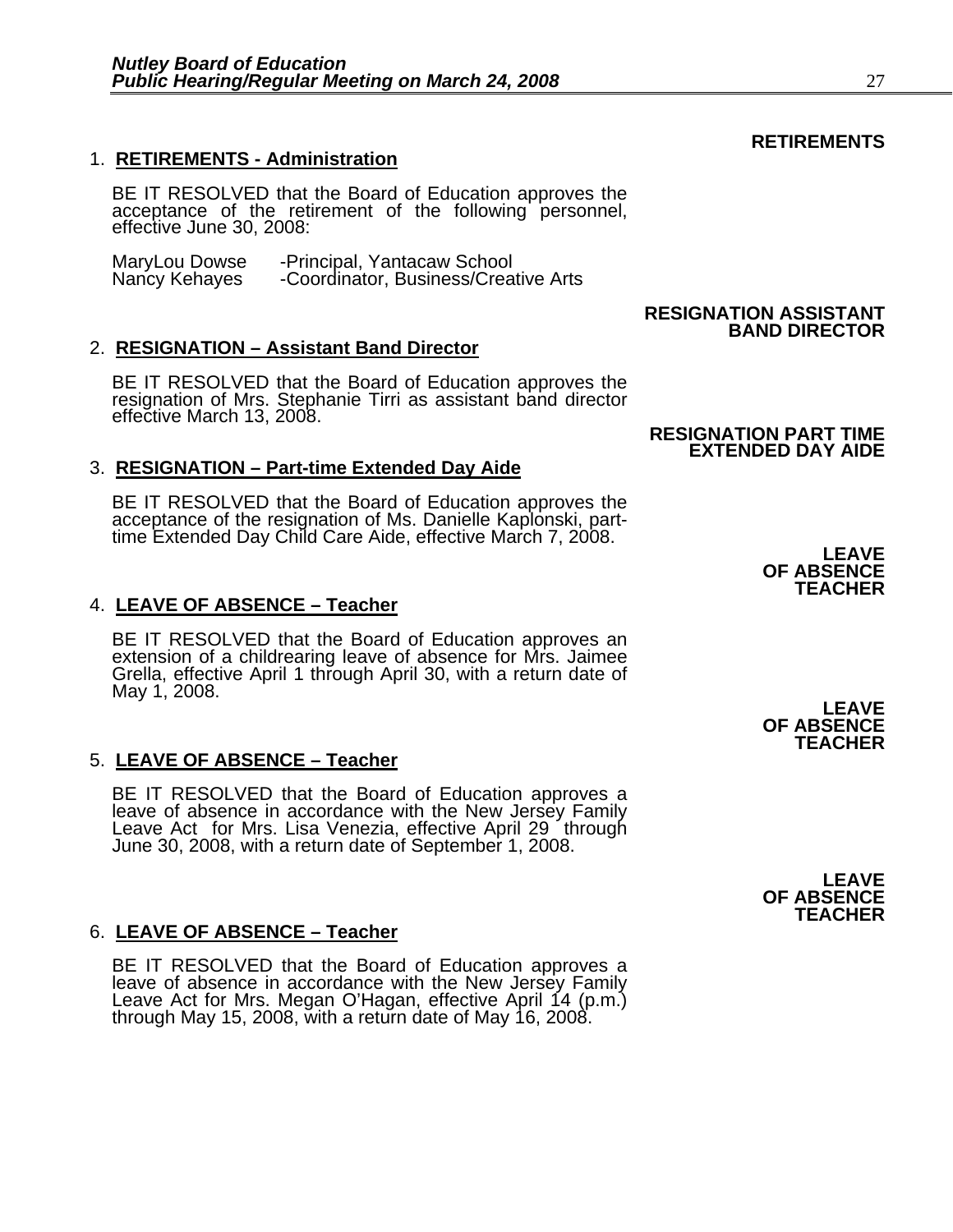### 7. **APPOINTMENTS – Athletics**

BE IT RESOLVED that the Board of Education approves the<br>appointment of Miss Mary Carroll Smith for the position of<br>Volunteer Softball Coach for the 2007/08 school year. **APPOINTMENTS** 

#### 8. **APPOINTMENTS – BOE Extended Day Program**

BE IT RESOLVED that the Board of Education approves the appointments of the School Age Extended Day Program employees listed below for the 2007-08 school year at the salaries indicated:

| Part-time Substitute Child Care Teacher | <b>Hourly Rate</b> |
|-----------------------------------------|--------------------|
| Dina Randazzo                           | \$25.00            |
| Part-time Substitute Child Care Aide    | <b>Hourly Rate</b> |
| Corinne DeGennaro<br>Nicole Weiss       | \$12.75<br>12.75   |

#### **TEACHER SUBS B** 9. **APPOINTMENTS – Teacher Substitutes**

BE IT RESOLVED that the Board of Education approves the appointments of the teacher substitutes listed on the attached Schedule B for the 2007-08 school year.<br>**APPOINTMENTS** 

### 10. **APPOINTMENTS – Secretarial/Clerical/Aide Substitutes**

BE IT RESOLVED that the Board of Education approves the following substitute for the 2007-08 school year:

#### School Aide

Agata Mastropasqua **Approximate and APPOINTMENT** APPOINTMENT

### 11. **APPOINTMENT – Substitute - Building & Grounds**

BE IT RESOLVED that the Board of Education approves the following substitutes for the 2007-08 school year:

Building & Grounds

Anthony Spagnuolo

#### **APPOINTMENTS ATHLETICS**

## **EXTENDED DAY**

## **APPOINTMENTS**

### **SEC./CLERICAL AIDE SUBS**

## **SUB – B&G**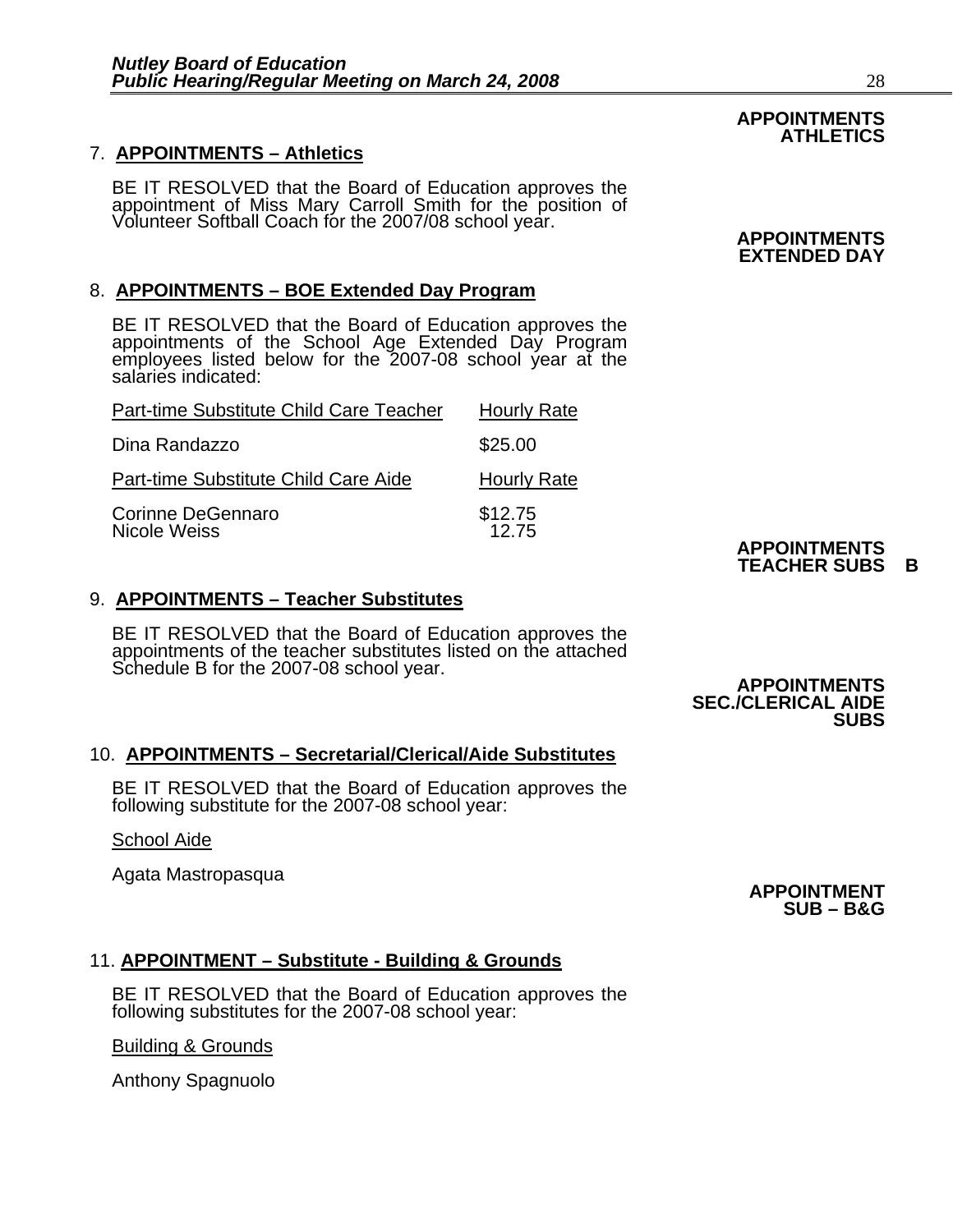#### 12. **APPOINTMENT – Athletics**

BE IT RESOLVED that the Board of Education approves the appointment of Dr. Peter Smith as Assistant Lacrosse Coach for the 2007-08 school year at the salary of \$4,585, Step 2 in accordance with the 2007-08 Athletic Salary Guide. Account #11-402-100-100

#### 13. **AGREEMENT WITH CAFETERIA EMPLOYEES 2008-2011**

BE IT RESOLVED that the Board of Education accepts the recommendation of its Negotiations Committee and approves the Agreement Between the Nutley Board of Education and the Agreement Between the Nutley Board of Education and<br>Cafeteria Employees July 1, 2008 through June 30, 2011 encompassing the terms and conditions of employment and salaries for those employees.<br> **EXTRA** 

#### 14. **EXTRA COMPENSATION**

BE IT RESOLVED that the Board of Education approves the following personnel be paid extra compensation in the amounts indicated for services rendered:

#### **PAYMENT FOR HEALTH DYNAMICS CLASSES - Month of February, 2008**

Rose Cioffi **\$250.00** 

#### **PAYMENT FOR ZERO PERIOD S.R.A. CLASSES - February and March, 2008**

| Leann Martin        | \$378.00 |
|---------------------|----------|
| <b>Heather Syme</b> | 672.00   |

#### **PAYMENT FOR ZERO PERIOD SAT REVIEW CLASSES – January and February, 2008**

| Jenifer Hecht   | \$546.00 |
|-----------------|----------|
| Leann Martin    | 588.00   |
| Cheryl Rossillo | 252.00   |

**COMP**

**2008-2011**



Replacing: Kevin Gondres **AGREEMENT CAFÉ. EMPLOYEES**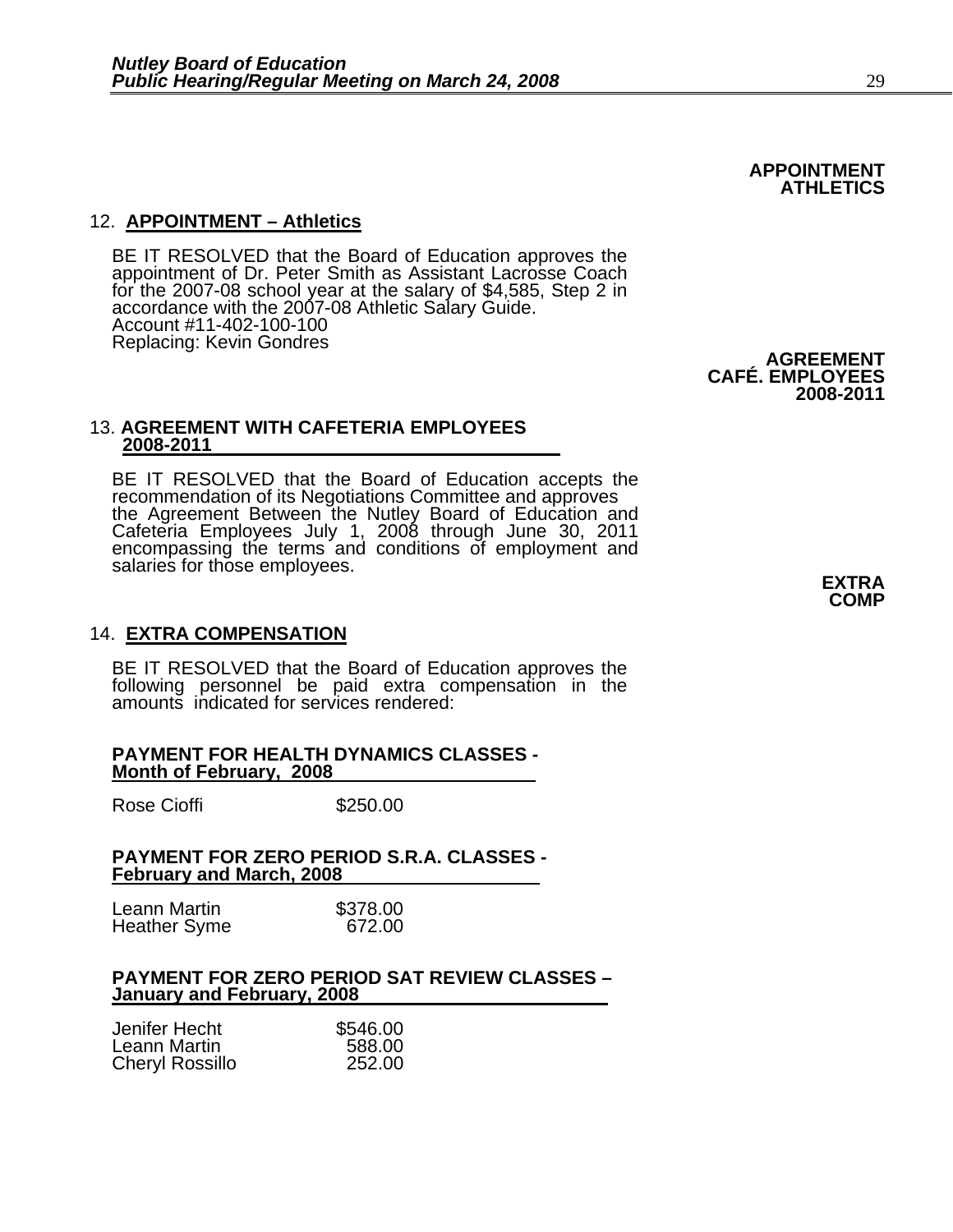#### **PAYMENT FOR SPRING SAT REVIEW CLASSES (P.M.) – January 28, 30, February 4, 6, 11, 25, and 27, 2008**

| Jessica Mabel          | \$727.44 |
|------------------------|----------|
| Katie O'Keeffe         | 727.44   |
| <b>Cheryl Rossillo</b> | 727.44   |

#### **PAYMENT FOR NHS ACADEMY OF FINE & PERFORMING ARTS CLASSES – November, December, 2007 and January, 2008**

| Theresa Lappostato<br>Nicole SanGiovanni | \$680.96 |
|------------------------------------------|----------|
|                                          | 79.41    |

#### **PAYMENT FOR SOFTWARE INSTALLATION – Yantacaw and Spring Garden Schools during February break**

Christina Osieja  $$453.90$ 

#### **PAYMENT FOR KINDERGARTEN REGISTRATION – March 3 – 7, 2008**

| Donna Bolcato             | \$492.75 |
|---------------------------|----------|
| Jean Boyle                | 378.40   |
| Natale Ferrara            | 1,200.00 |
| <b>Katherine Flannery</b> | 749.96   |
| Donna Luzzi               | 412.50   |
| Joyce Marando             | 1,040.00 |
| Barbara McGarty           | 229.50   |
| Nadine Meola              | 234.00   |

#### **PAYMENT FOR FAMILY SCIENCE PROGRAM – February 6 – March 5, 2008**

| Karen Beckmeyer        | \$540.48 |
|------------------------|----------|
| Danielle Ferraro       | 540.48   |
| Jill Freedman          | 540.48   |
| <b>Carol Gurney</b>    | 540.48   |
| Diane Holler           | 540.48   |
| <b>Holly Jasnowitz</b> | 540.48   |
| Stephanie Lennon       | 540.48   |
| <b>Beverly Masullo</b> | 540.48   |
| Michele Shahinian      | 540.48   |
| Joanne Tibaldo         | 540.48   |

#### **ART/TECHNICAL CURRICULUM COMMITTEE – January 12 and February 2, 2008**

| <b>Hillary Hill</b> | \$103.92 |
|---------------------|----------|
| Nancy Kehayes       | 135.12   |
| Theresa Lappostato  | 103.92   |
| Karen VanderHave    | 103.92   |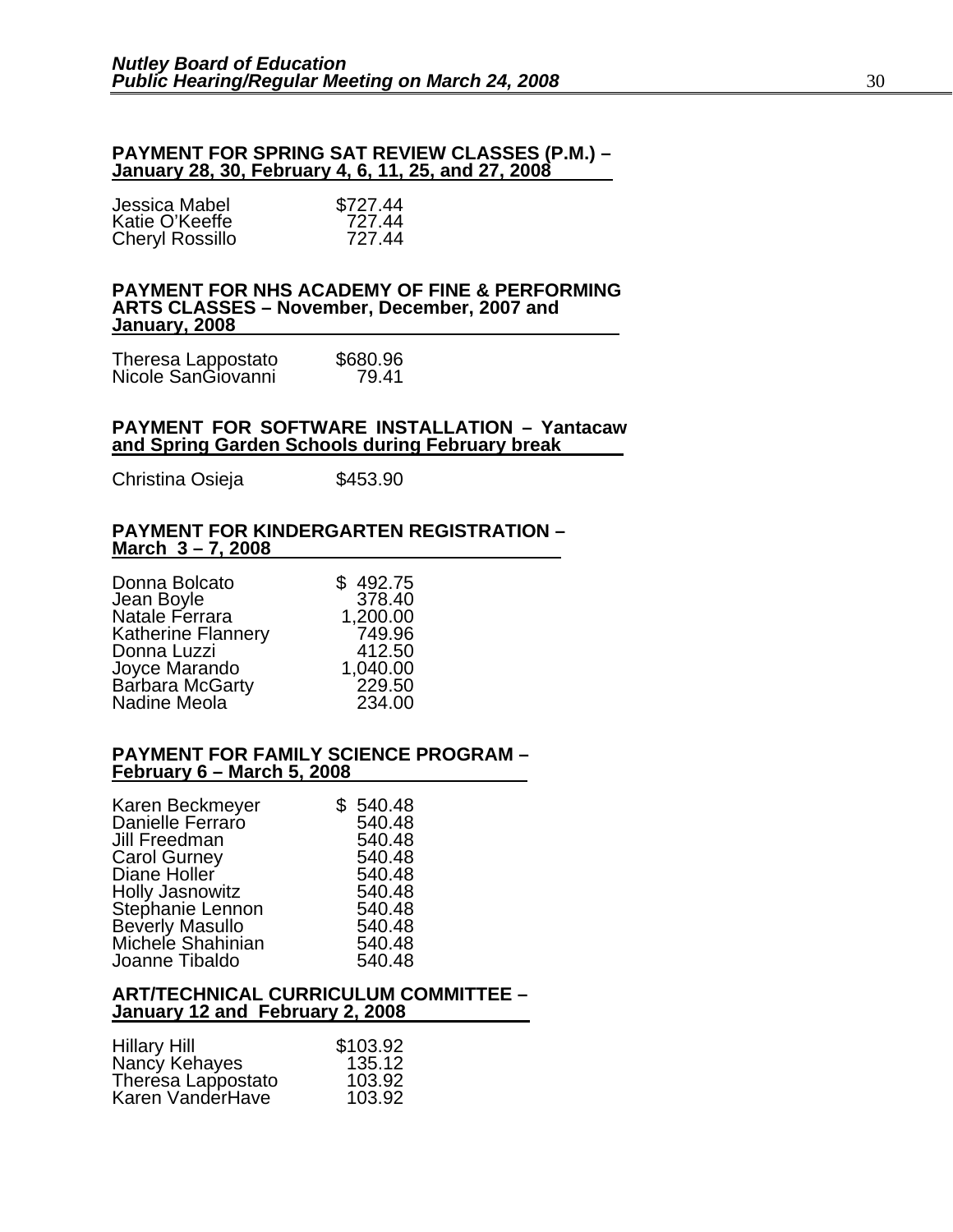#### **CENTRAL DETENTION COVERAGE – Month of February, 2008**

#### **High School**

| Tina D'Urso<br>John Gulardo<br>Alicia Lombard | \$18.77<br>93.85<br>18.77 |
|-----------------------------------------------|---------------------------|
| Denise Mazza                                  | 93.85                     |
| Lisa Vallo                                    | 150.16                    |

#### **JHW Middle School**

| 93.85<br>18.77<br>37.54 |
|-------------------------|

#### **SATURDAY MORNING SUSPENSIONS – Month of February, 2008**

#### **JHW Middle School**

Joseph Cappello \$ 78.45 **SUB. TEACHERS/ SUB. AIDES B**

#### 15. **SUBSTITUTE TEACHERS/SUBSTITUTE AIDES**

BE IT RESOLVED that the Board of Education approves the substitute teachers, listed on Schedule B of the 2007-08 school year, to also be employed as school aides at the hourly rate of \$10.02 established by the Board of Education. **TRANSFER OF** 

**PERSONNEL**<br>PERSONNEL

#### 16. **TRANSFER OF PERSONNEL**

BE IT RESOLVED that the Board of Education approves, upon the recommendation of the Superintendent of Schools, the following transfers:

| NAME                          | <b>FROM</b>        | TО                 |
|-------------------------------|--------------------|--------------------|
| Robert Topolski<br>LDTC       | <b>High School</b> | Washington         |
| Michelle Yasso<br><b>LDTC</b> | Washington         | <b>High School</b> |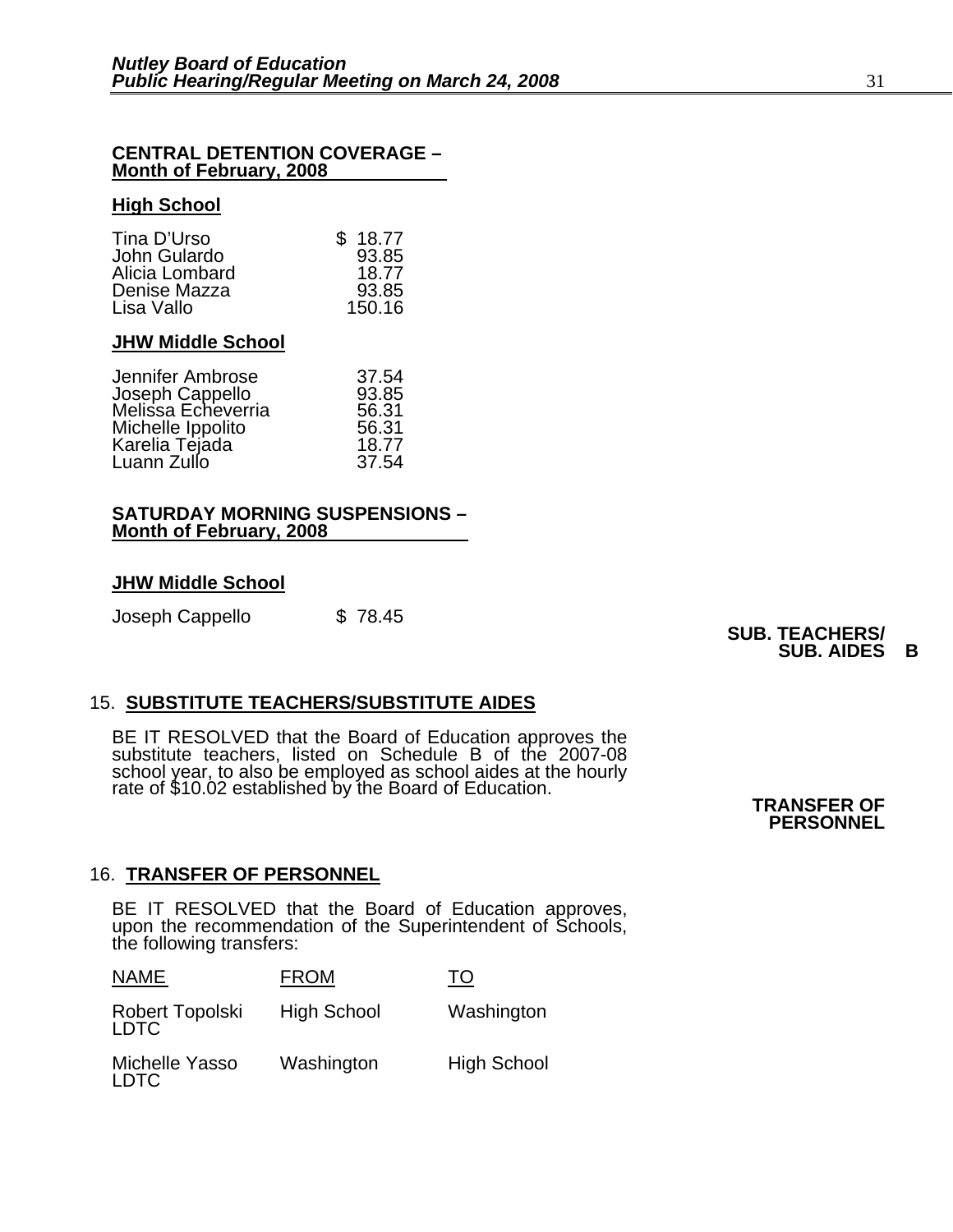#### **CHANGE OF ASSIGNMENT**

17. **CHANGE OF ASSIGNMENT – HEAD CUSTODIAN - JHWMS**<br>BE IT RESOLVED that the Board of Education approves a<br>change of assignment for Robert DeCilla to the position of<br>Head Custodian, at the JHWMS effective April 1, 2008, at with the 2007-10 Custodial Salary Guide. Replacing: Michael Robinson Account #:11-999-262-100

**CHANGE IN<br>TRAINING LEVEL TRAINING LEVEL** 

#### 18. **CHANGE-IN-TRAINING LEVEL**

BE IT RESOLVED that the Board of Education approves the following employees to be advanced to the proper level of the salary guide in accordance with Board of Education regulations, said teachers having completed the necessary college courses to qualify for such advancement, to be effective February 1, 2008:

| To B.A.+15   | <b>Step</b> | Salary   |
|--------------|-------------|----------|
| Nicole Crowe | 11          | \$51,400 |
| To B.A.+30   |             |          |

Gerald Ryan 15 60,000

#### **SPECIAL CLASS PLACEMENT**

### 19. **SPECIAL CLASS PLACEMENT – Educationally Disabled Student**

BE IT RESOLVED that the Board of Education authorizes the attendance of a student in out-of-district special education classes for the 2007-08 school year as follows:

| School                                      | No. of | <b>Students Classification</b> | Effective<br>Date | Tuition             |  |
|---------------------------------------------|--------|--------------------------------|-------------------|---------------------|--|
| Daytop Preparatory 1<br>Mendham, NJ         |        | <b>SLD</b>                     |                   | 2/29/08 \$15,668.28 |  |
| Palisades Learning<br>Center<br>Paramus, NJ |        | ED                             | 3/20/08           | \$14,023.68         |  |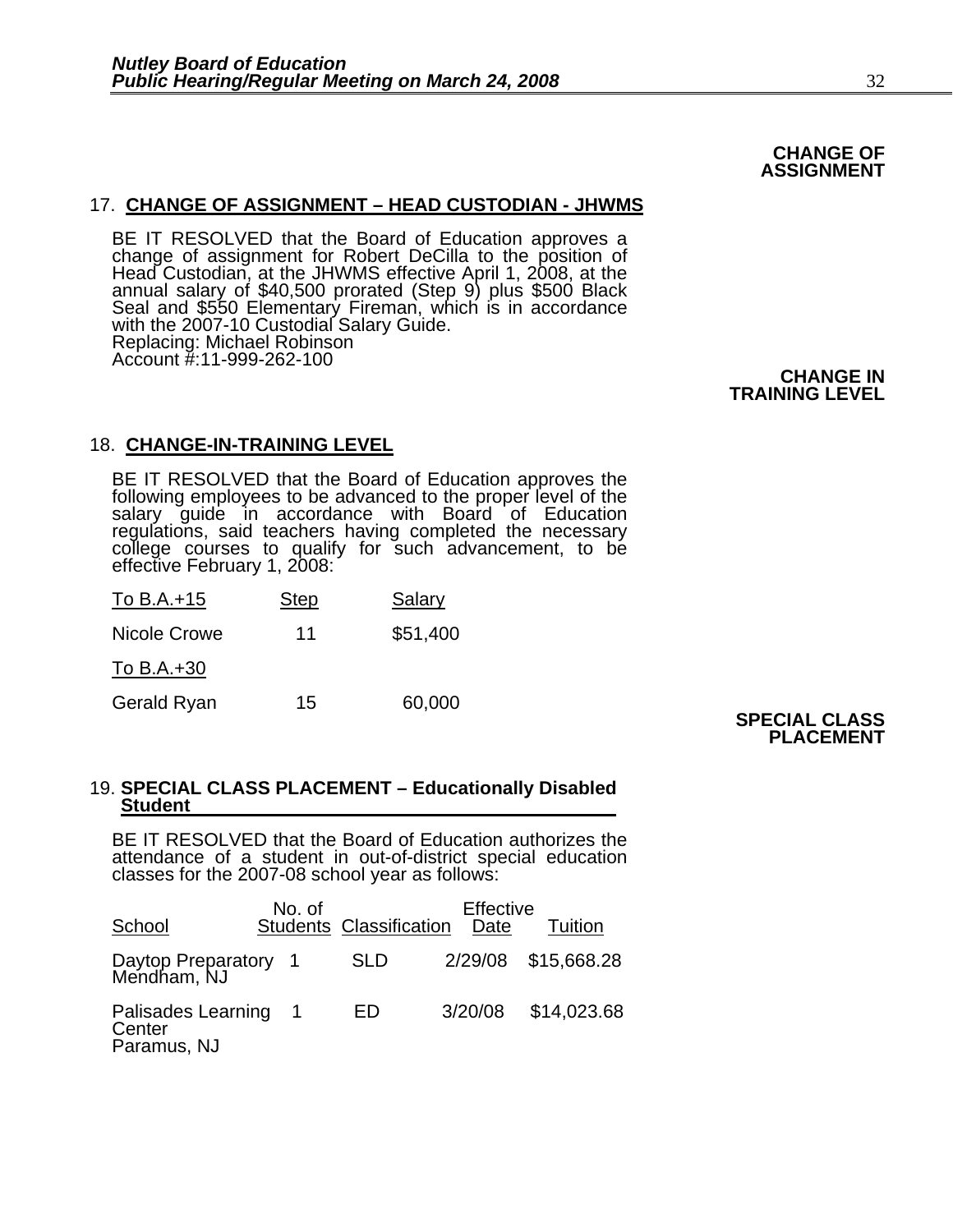### **BOARD SECRETARY'S RESOLUTIONS** RESOLUTIONS

Trustee Alamo moved, Trustee Kuchta seconded, a motion that the Board approves the Board Secretary's Resolutions numbers 1 through 17 as listed below.

Resolutions 1 through 17 were unanimously approved by roll call vote.

#### 1. <u>SECRETARY & TREASURER'S REPORT</u>

BE IT RESOLVED that the Board of Education acknowledges and accepts the reports of the Board Secretary (Appendix A) and Treasurer of School Monies (Appendix B) for the period ending February 29, 2008.

#### 2. **CERTIFICATION OF MAJOR ACCOUNT FUND STATUS**

BE IT RESOLVED that pursuant to NJAC 6A:23-2.11(c) 4, the Nutley Board of Education certifies that as of February 29, 2008, after review of the Secretary's monthly financial report (Appropriations section) and upon consult appropriate district officials, to the best of its knowledge no<br>major account or fund has been over-expended in violation of<br>NJAC 6A:23-2.11(b) and that sufficient funds are available to meet the district's financial obligations for the remainder of the fiscal year. (Major funds are General Fund, Capital Projects and Debt Service.)

#### 3. **BILLS AND MANDATORY PAYMENTS MANDATORY C**

BE IT RESOLVED that the Board of Education approves the payment of bills and mandatory payments dated March 25, 2008 in the total amount of \$5,288,302.14 (Appendix C).

## 4. **REQUESTS FOR USE OF SCHOOL BUILDINGS AND USE OF BUILDINGS D**

BE IT RESOLVED that the Board of Education approves the requests for the use of school buildings and grounds (Appendix D), that conform to the rules and regulations set by the Board of Education.

### **BOARD SECRETARY'S**

### **SECY. & TREAS. A**

### **CERTIFICATION FUND STATUS**

## **BILLS &**

## **GROUNDS AND GROUNDS**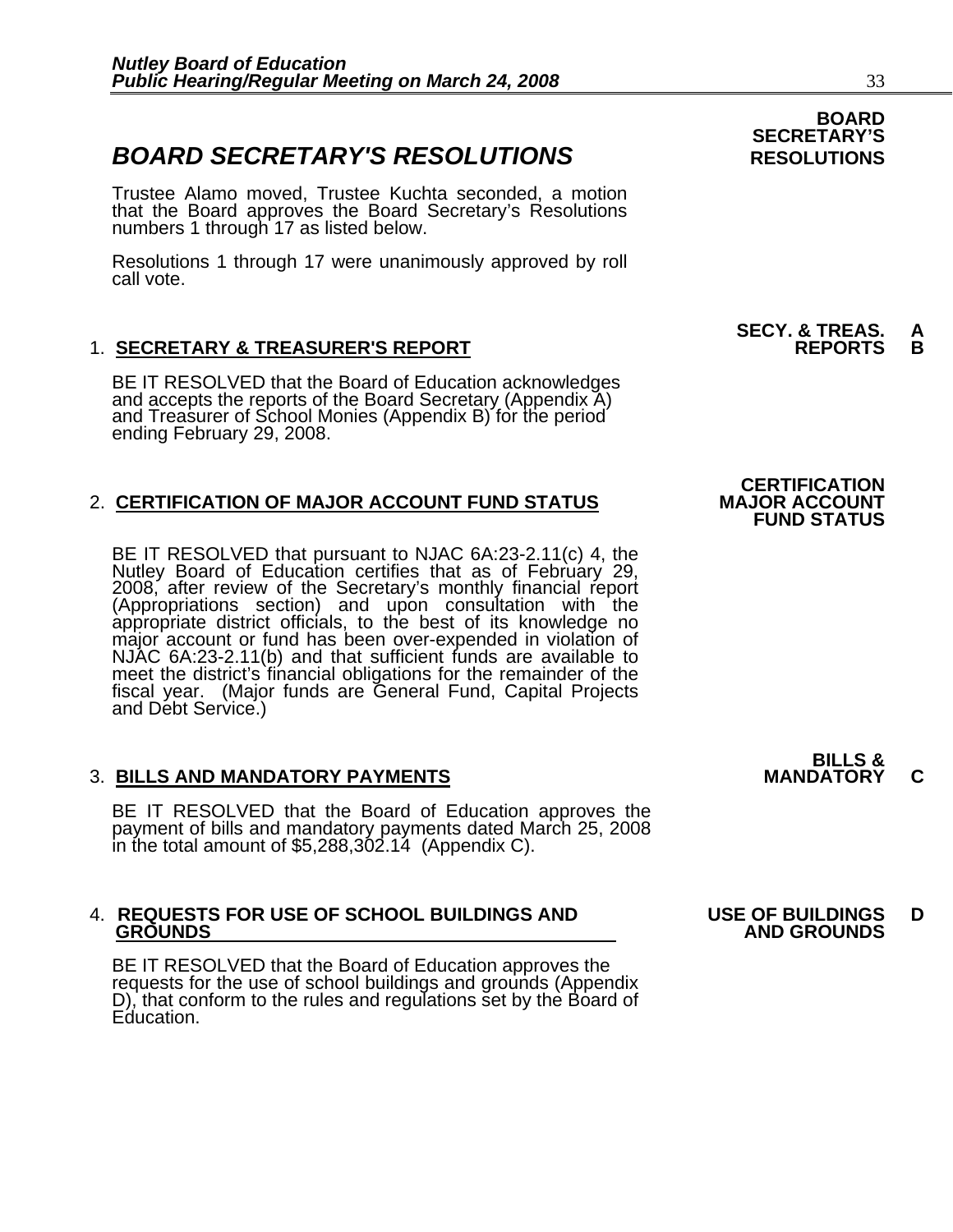BE IT RESOLVED that the Board of Education approves, in compliance with N.J.A.C. 9:20-2, the transfers in the 2008-09 budget dated February 29, 2008 in the amount of \$106,351.45 as appended (Appendix E).

### 6. **APPROVAL OF TRAVEL LIST APPROVAL F TRAVEL LIST**

BE IT RESOLVED that the Board of Education approves the travel list and all expenses per (Appendix F).

#### 7. **ESSEX COUNTY EDUCATIONAL SERVICES COMMISSION** SVCS COMM<br>4 Chapter 192/193 and Approval of Contract for **Standal Community CHAP - Chapter 192/193 and Approval of Contract for CHAP 192/193 & Homebound Instruction - 2008-09**

WHEREAS, Chapter 192, P.L. 1977 requires the provision of certain auxiliary services to children in nonpublic schools, and Chapter 193 requires the provision of certain services to handicapped children in nonpublic schools,

THEREFORE, BE IT RESOLVED that a contract be entered into with the Essex County Educational Services Commission to provide these services during the 2008-09 school year to students who attend non- public schools in Nutley, and

BE IT FURTHER RESOLVED that the price to be paid to the Essex County Educational Services Commission for these services shall not exceed the amount paid to the Nutley Board of Education by the state to implement this program, and

BE IT FURTHER RESOLVED that the Nutley Board of<br>Education approves a contract with the Essex County Educational Services Commission to provide homebound instruction for public school students in hospital/rehabilitation<br>facilities outside of Nutley for the 2008-09 school year.

### 8. **AGREEMENT WITH ESSEX COUNTY EDUCATIONAL SVCS COMM SERVICES COMMISSION - Nonpublic School Technology TECH Initiative Program - 2008-09 School Year INITIATIVE PROG**

BE IT RESOLVED that the Nutley Board of Education approves an Agreement with the Essex County Educational Services Commission hereby the Commission will administer the Nonpublic School Technology Initiative Program for nonpublic schools located within the Township of Nutley for the 2008-09 school year, and

BE IT FURTHER RESOLVED that the Nutley Board of Education pay 5% of the allocation for the Nonpublic School Technology Initiative Program to the Commission to cover the Commission's cost for administering said Program.

**ESSEX**<br>SVCS COMM

**ESSEX**<br>SVCS COMM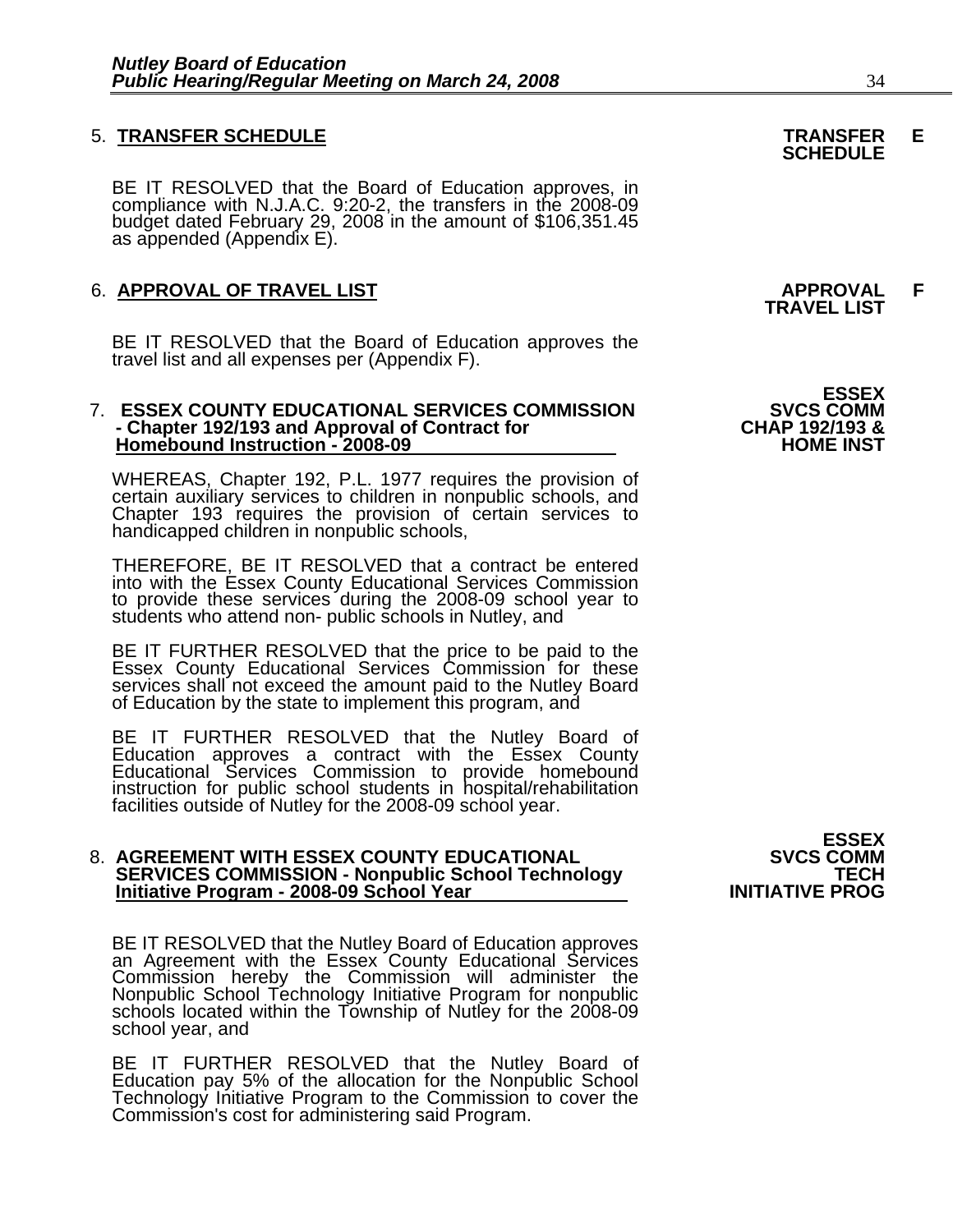#### 9. **ESSEX COUNTY EDUCATIONAL SERVICES COMMISSION IDEA-B Services 2008-09 School Year**

BE IT RESOLVED that the Board of Education approves the contract with the Essex County Educational Services Commission for IDEA-B Services for the 2008-09 school year.

#### 10. **ADOPTION OF POLICY (Second Reading)**

BE IT RESOLVED that the Board of Education adopts the following policy (second reading) on file in the Business Office (Appendix G) :

Policy #5530 Substance Abuse

11. **ADOPTION OF POLICY (First Reading)**

BE IT RESOLVED that the Board of Education adopts the following policies (first reading) on file in the Business Office (Appendix H):

- Policy #2110 Philosophy of Education/District Mission **Statement**
- Policy #5512.01 Harassment, Intimidation and Bullying
- Policy #6422 Budget Transfers
- Policy #8461 Reporting Violence, Vandalism, Alcohol And other Drug Abuse

#### 12. **APPROVAL TO ADVERTISE FOR BIDS, SOLICIT TO ADVERTISE QUOTATIONS OR PURCHASE BY STATE CONTRACT FOR BIDS**

BE IT RESOLVED that the Board of Education approves the authorization of the Business Administrator/Board Secretary to advertise for bids, solicit quotations, purchase by State Contract or recommend for contract renewal the following items/services:

Air Conditioners<br>Alarm System Service/Installation Industrial Arts Supplies & Alarm System Service/Installation Industrial Arts Supplies & Athletic Supplies and Equipment Equipment Audio Visual Supplies and Equip. Internet Service Provider Auditorium Seating **Internal Supplies** 

# **APPROVE**<br>**TO ADVERTISE**

# **ADOPTION OF**

### **POLICY 1<sup>ST</sup> READING H**

# **ESSEX SVCS COMM IDEA-B**

 **ADOPTION OF POLICY 2nd READING G**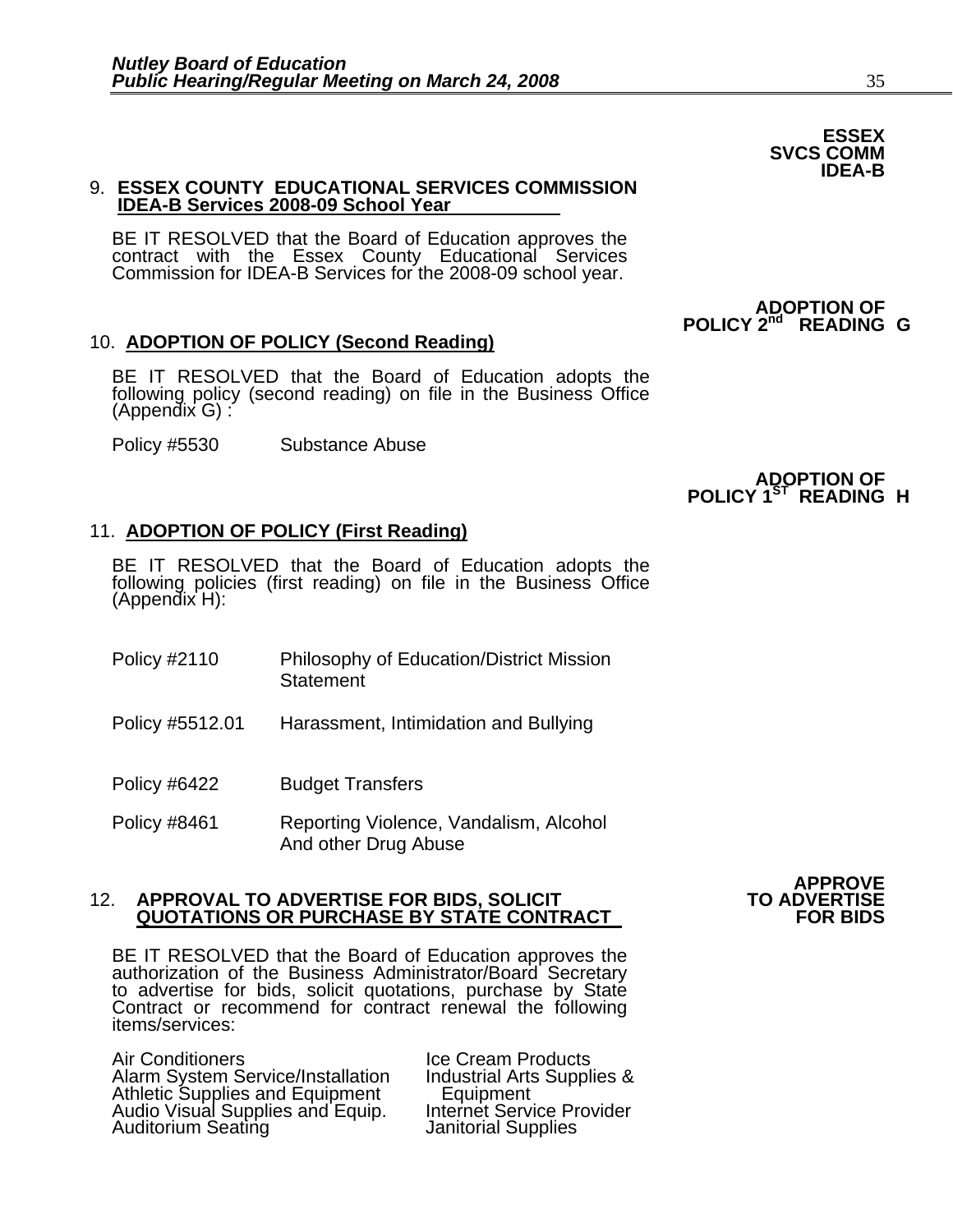Boiler Repair<br>Boiler Water Treatment Milk and Dairy Pro Boiler Water Treatment Milk and Dairy Products<br>Bread and Rolls Musical Instruments & S Bread and Rolls Musical Instruments & Supplies<br>Building Materials Office Furniture & Equipment Building Materials **Democratic Calculators** Office Furniture & Equipment Calculators Carpeting Paint<br>Chalkboards/Bulletin Boards Periodical Subscriptions Chalkboards/Bulletin Boards<br>
Commercial Printing Photocopiers<br>
Computers and Accessories Pupil Transportation Vehicles Computers and Accessories Computer Hardware Maintenance Replacement Doors & Hardware<br>Computer Networking Roofing Work<br>Custodial Uniforms **Rooth Roofing Work** Custodial Uniforms<br>
Electrical Supplies<br>
School Health Supplies Electrical Supplies<br>
Electrical Work School Health Supplies<br>
Floor Repair & Floor Tile Installation Science Supplies & Equipment Floor Repair & Floor Tile Installation Science Supplies & Equipment Grounds Supplies & Equipment Gym & Classroom Floor Restoration Solid Waste Disposal Hand & Power Tools Stage Drapery Hand & Power Tools<br>
Heating Plant Modifications<br>
Ventilating Equipment Heating Plant Modifications

#### **TRANSPORTATION AGREEMENT**

#### 13. **TRANSPORTATION SERVICES AGREEMENT**

BE IT RESOLVED that the Nutley Board of Education approves<br>the Secretary to be authorized to enter into transportation<br>agreements with the Hopatcong Borough Board of Education<br>(Sussex County Regional Cooperative) for trans agreement will provide Coordinated transportation services between the Hopatcong Borough Board of Education and any joining districts.

BE IT FURTHER RESOLVED that any agreements be presented for ratification at the next succeeding meeting of the Board of Education.

**APPROVAL OF INTERLOCAL SVCS. AGREEMENT** 

#### 14. **APPROVAL OF INTERLOCAL SERVICES AGREEMENT**

WHEREAS, N.J.S.A. 40:8A-1, et. seq., the Interlocal Services Act ("ISA") permits joint activities among municipalities and school districts by Contract (the "Contract"); and

WHEREAS, the ISA specifically provides that the Contract may provide for the construction, maintenance and use of capital facilities and the apportionment of costs thereof; and

WHEREAS, the Township of Nutley and the Board of Education recognize the value of Interlocal cooperation as a way of reducing duplication and overlap of services and as a means of efficient and economical construction, maintenance, and use of certain capital facilities; and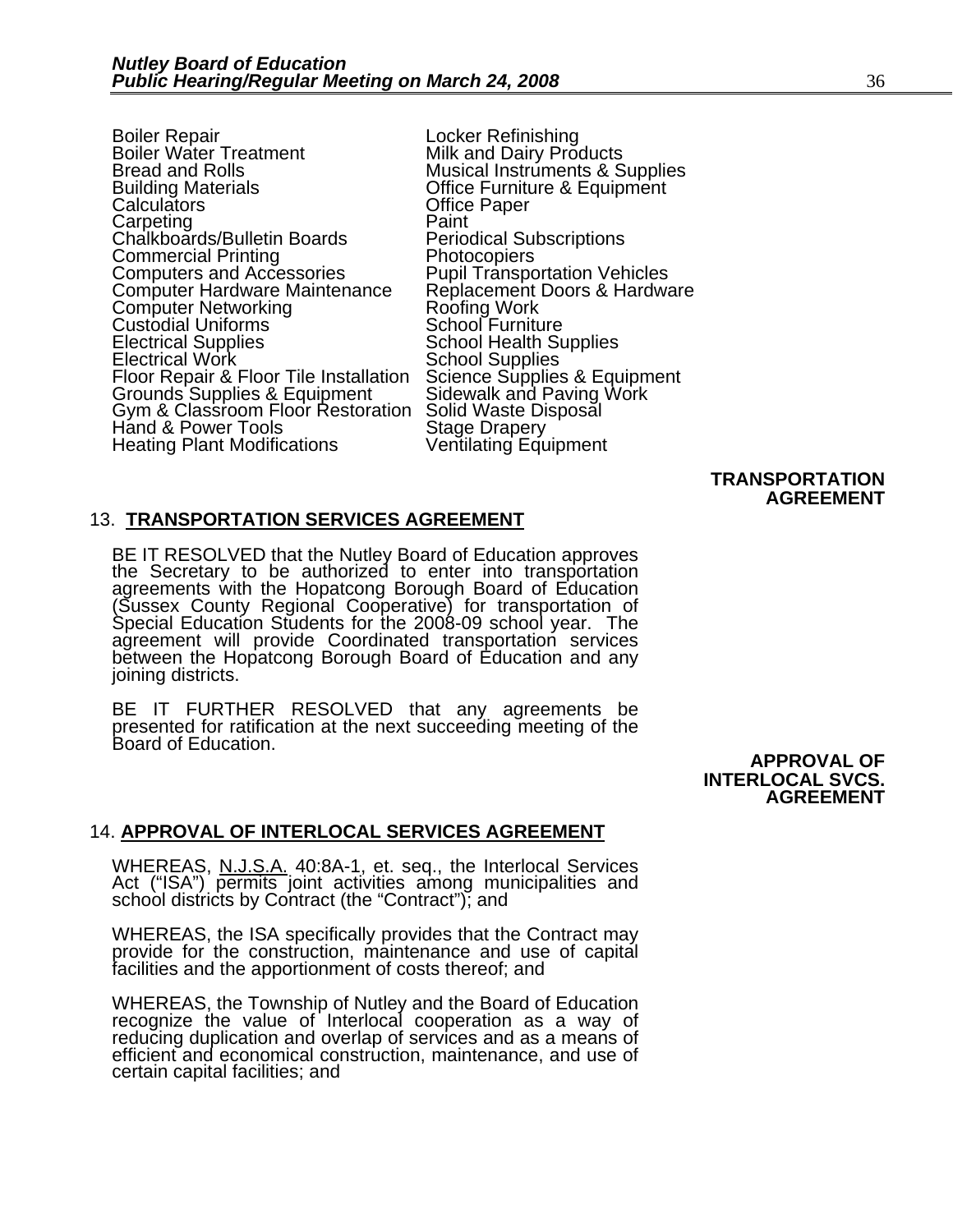WHEREAS, the Township of Nutley and the Board of Education have developed conceptual plans to improve vehicular access, maintenance and pedestrian safety in and around public schools within the Township; and

WHEREAS, the Township of Nutley has applied and will apply for Safe Streets to Schools Grant and any other applicable grants and appropriate feasibility studies when available to fund said improvements;

NOW, THEREFORE, BE IT RESOLVED that the following Contract shall be entered into between the Township of Nutley and the Board of Education to enumerate the duties, roles and responsibilities of the contracting parties.

This contract sets forth the specific provision for the Interlocal Services Agreement between the Township of Nutley and the Board of Education for the provision and funding of the construction of capital facilities, maintenance thereof and the apportionment of costs thereof in accordance with N.J.S.A. 40:8A-1, et seq., which is on file in the Business Office.

#### **APPROVE PARTIAL PAYMENT - SALAZAR**

#### 15. **APPROVAL OF PARTIAL PAYMENT TO SALAZAR & ASSOCIATES, INC.**

BE IT RESOLVED that the Board of Education approves partial payment in the amount of \$28,160.09 to Salazar & Associates, Inc. for the Toilet Room Renovations as per the recommendation of the Board's architect and construction manager.

#### 16. **ACCEPTANCE OF NOTICE OF FUNDING – CARL D. PERKINS SECONDARY – 2008 FISCAL YEAR**

BE IT RESOLVED that the Board of Education accepts notice of funding for Carl D. Perkins Secondary in the amount of \$22,861 for the 2008 Fiscal Year.

### 17. **APPROVAL OF AFFILIATION AGREEMENT WITH CLARA MAASS MEDICAL CENTER FOR COOPERATIVE EDUCATION PROGRAM – July 1, 2008 – June 30, 2011**

WHEREAS the Nutley Board of Education desires to continue the Cooperative Education Program between Nutley High School and Clara Maass Medical Center, for the term of July 1, 2008 through June 30, 2011 an affiliate of the Saint Barnabas Health Care System;

 **ACCEPT NOTICE OF FUNDING - 2008 PERKINS GRANT** 

> **APPROVAL OF AFFILIATION AGREEMENT CLARA MAASS**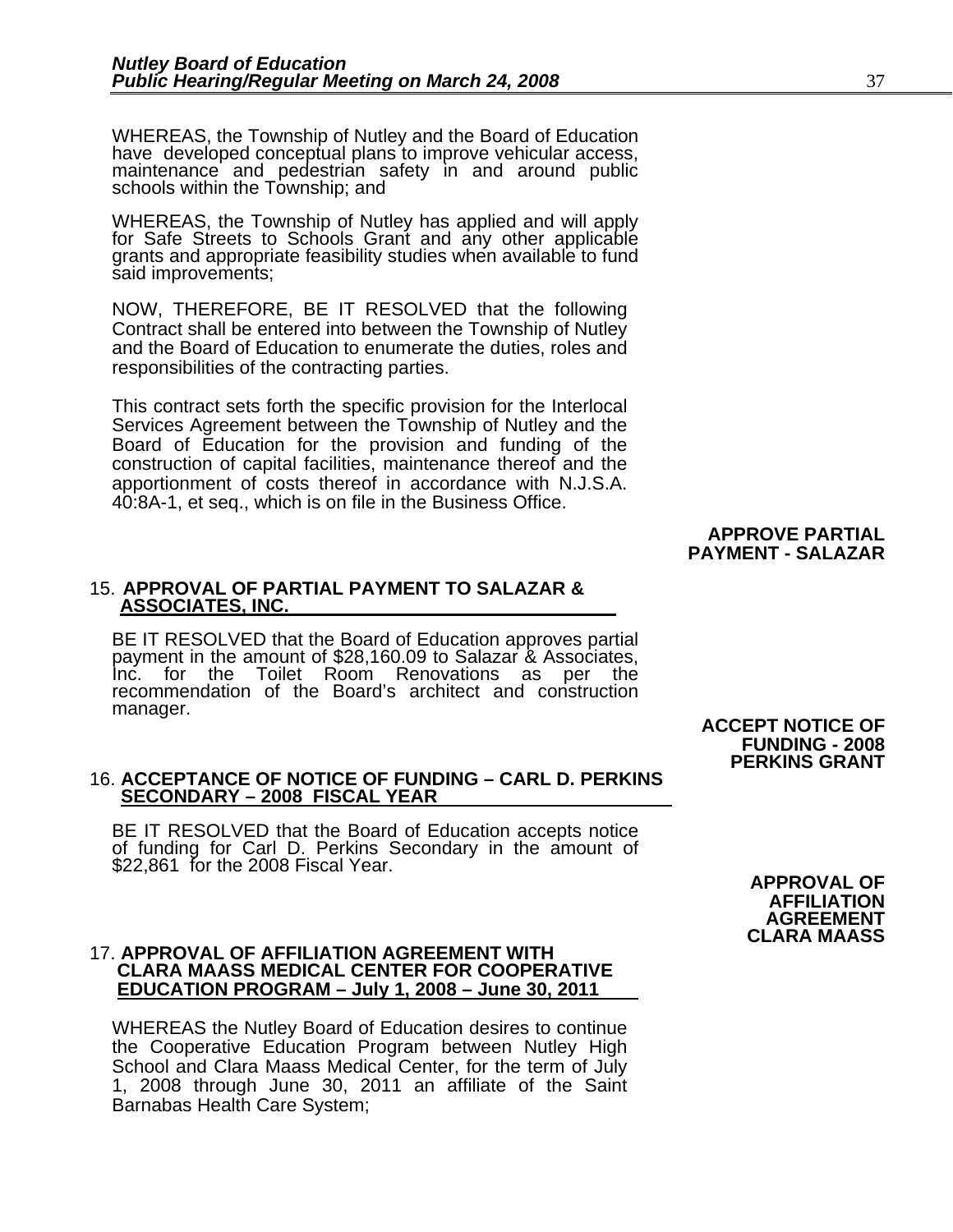NOW THEREFORE BE IT RESOLVED that the Board President and Secretary shall be and hereby are authorized to execute the Affiliate Agreement between Clara Maass Medical Center and Nutley High School for the Cooperative Education Program.

#### **HEARING OF CITIZENS CITIZENS**

Resident Terry Quirk representative for the Nutley Parent Advocacy Network (NPAN) asked if there was a policy for the cancellation of recess in the elementary schools due to inclement weather.

Resident Robert Rusignuolo addressed the Board and stated there are skateboarders frequently in the south side driveway and traffic violations occurring.

Resident Chris Gauch inquired on the use of the new Spring Garden gym as a community center.

Resident Teri Robles asked how design errors that happened at the Middle School Project would be prevented at the Spring Garden School.

Mr. Zarra stated he would be willing to meet with the Spring Garden parents and include the architect to discuss the entire project.

Resident Luisa Frey Gainor inquired on the lice problem at Yantacaw School and asked what changes will be made to the procedure concerning head lice.

Resident Michelle Di Candia asked if there would be a second floor on the Spring Garden Gym. She also asked if there would be a redistricting if the student population increases.

#### **OLD BUSINESS OLD BUSINESS**

Trustee Alamo reported back to the Board the travel expense regulations. She consulted many professionals to gather the information.

Trustee Kuchta made a motion, seconded by Trustees DelTufo<br>and Viola simultaneously, recognizing the importance of the<br>Capital Reserve Fund and its use that in our accounting<br>records that any amounts transferred from Capit the Middle School Construction Project be treated notionally as a loan and any amounts awarded to the district as a result of construction litigation be deposited back into the Capital Reserve Fund.

## **HEARING OF**